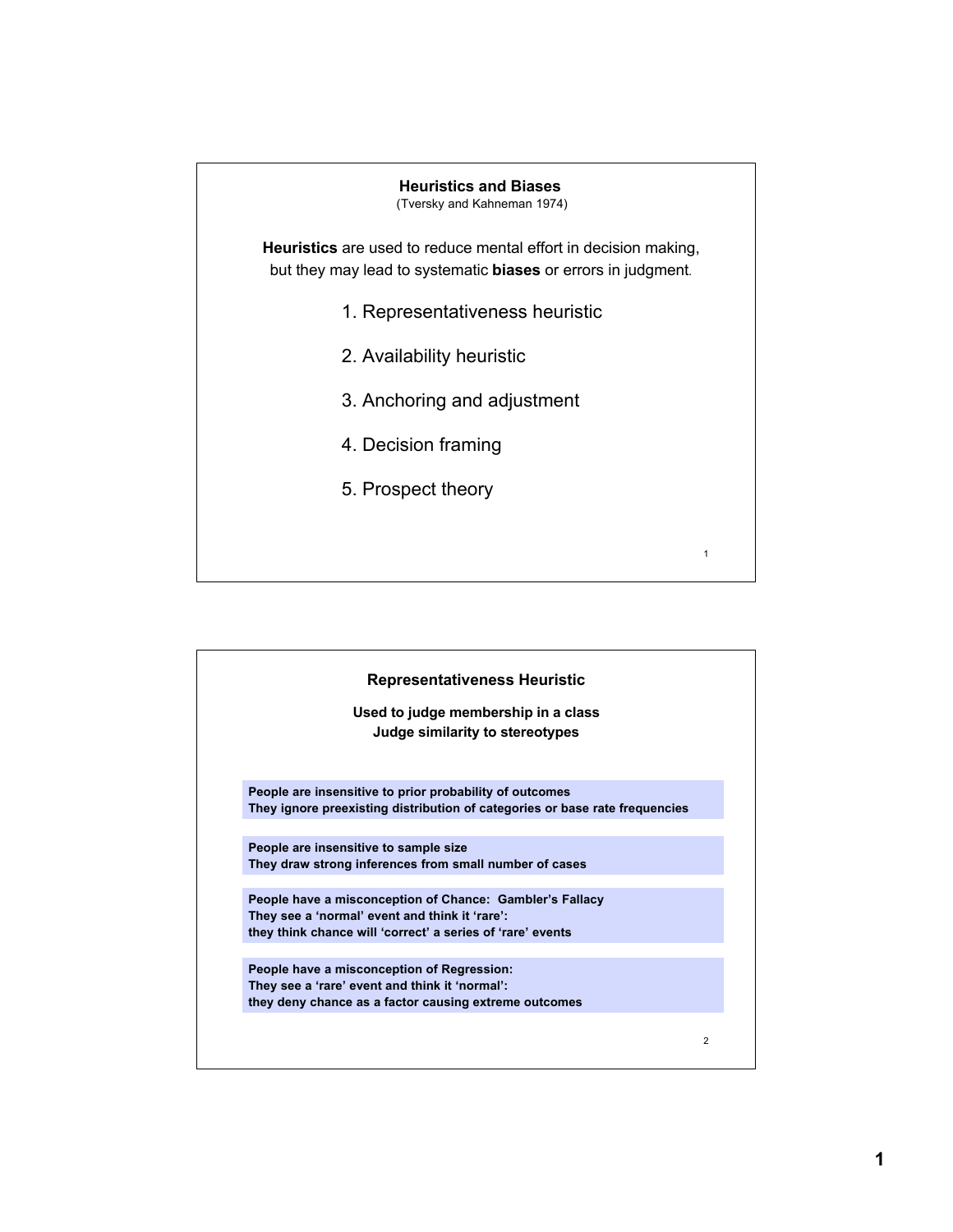

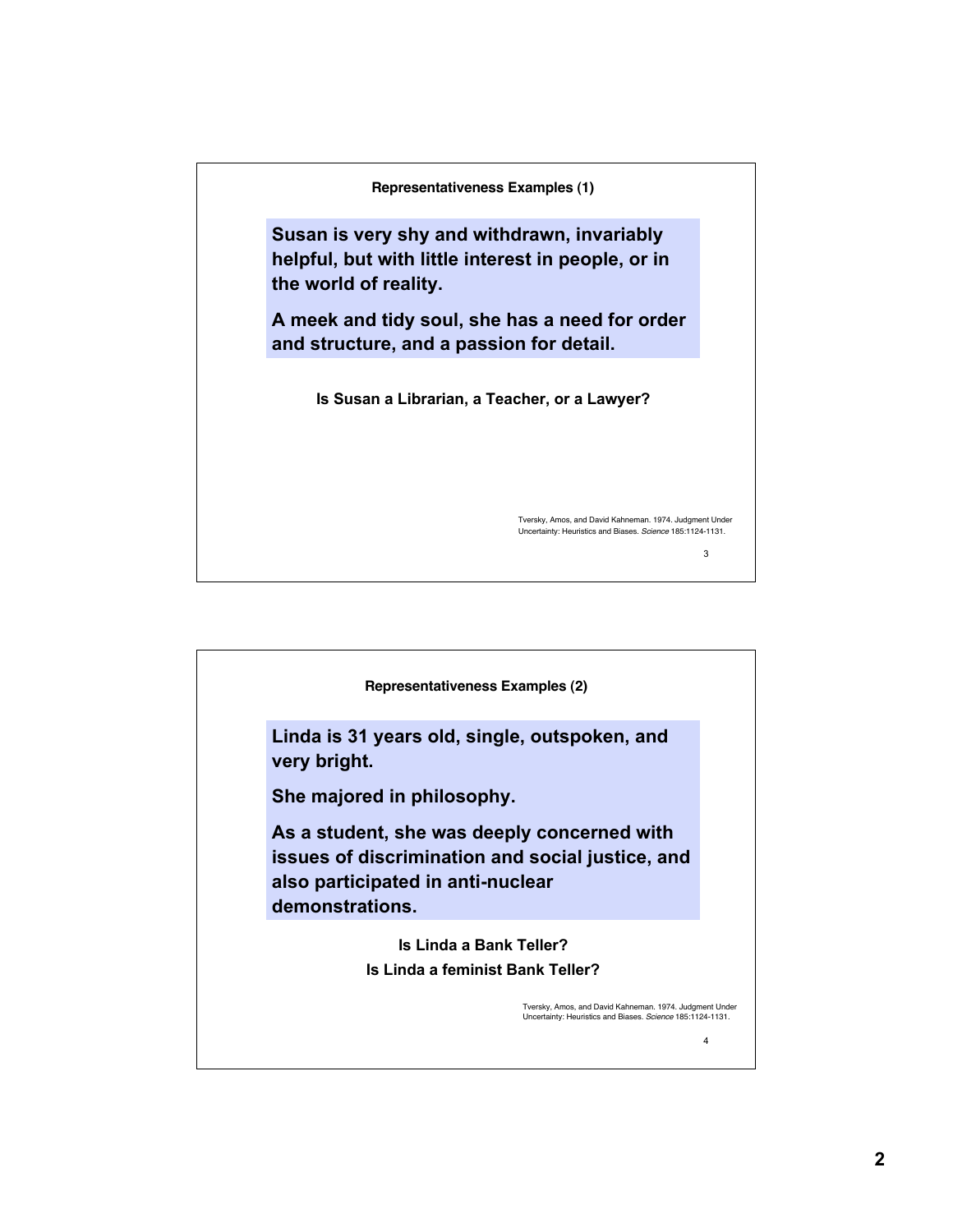### **Availability Heuristic**

**Used to judge likelihood or frequency of event, occurrence**

**People tend to be biased by information that is easier to recall: they are swayed by information that is vivid, well-publicized, or recent**

**People tend to be biased by examples that they can easily retrieve: they use these search examples to test hypotheses**

5

**People tend to correlate events that occur close together**

6 **Causes of Death People's Choice Annual US Totals Newspaper Reports/Year Lung Cancer 43% 140,000 3 Vehicle Accidents 57% 46,000 127 Consider these pairs of causes of death: Lung Cancer vs Motor Vehicle Accidents Emphysema vs Homicide Tuberculosis vs Fire and Flames From each pair, choose the one you think causes more deaths in the US each year.** (Combs & Slovic 1979, see also Kristiansen 1983) **Availability Examples Emphysema 45% 22,000 1 Homicides 55% 19,000 264 Tuberculosis 23% 4,000 0 Fire and Flames 77% 7,000 24**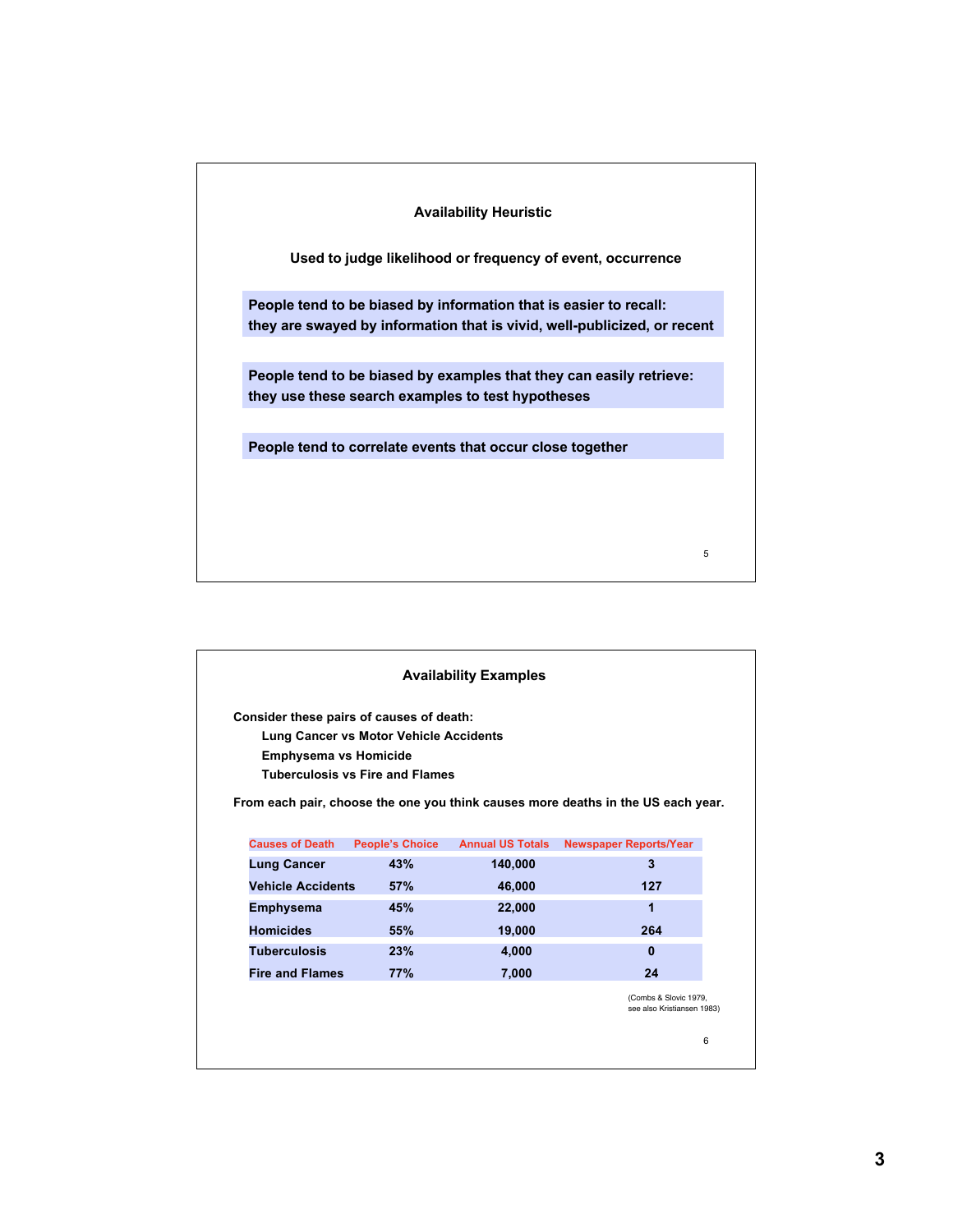

| <b>Anchoring Example</b>                                                                                  |           |  |                                                                                    |           |  |
|-----------------------------------------------------------------------------------------------------------|-----------|--|------------------------------------------------------------------------------------|-----------|--|
| Real estate agents                                                                                        |           |  |                                                                                    |           |  |
| All inspected house                                                                                       |           |  |                                                                                    |           |  |
|                                                                                                           |           |  | Given 10-page information pack: features, footage, prices of other houses in area, |           |  |
|                                                                                                           |           |  |                                                                                    |           |  |
| Given asking price =                                                                                      | \$119,900 |  | Given asking price =                                                               | \$149,900 |  |
| <b>Predicted</b>                                                                                          |           |  | <b>Predicted</b>                                                                   |           |  |
| Appraisal value =                                                                                         | \$114,204 |  | Appraisal value =                                                                  | \$128,754 |  |
| Listing price $=$                                                                                         | \$117,745 |  | Listing price $=$                                                                  | \$130,981 |  |
| Purchase price =                                                                                          | \$111,454 |  | Purchase price =                                                                   | \$127,318 |  |
| Lowest acceptable offer $=$                                                                               | \$111,136 |  | Lowest acceptable offer =                                                          | \$123,818 |  |
|                                                                                                           |           |  |                                                                                    |           |  |
| Changed asking prices swayed valuations 11-14%                                                            |           |  |                                                                                    |           |  |
| Effects of asking price remarkably large,<br>given that so much other information on the house was given. |           |  |                                                                                    |           |  |
|                                                                                                           |           |  | (Northcraft and Neale 1987)                                                        |           |  |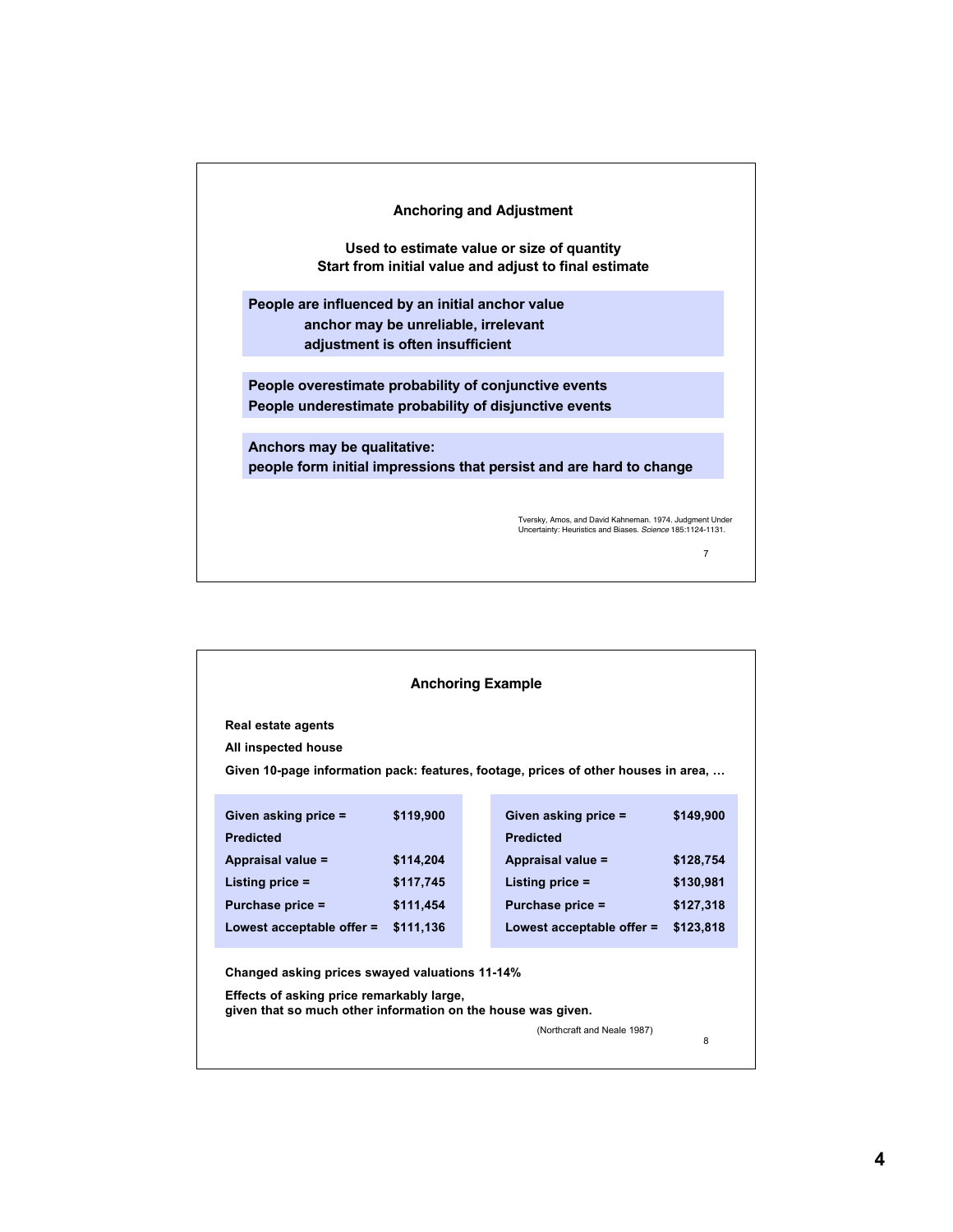

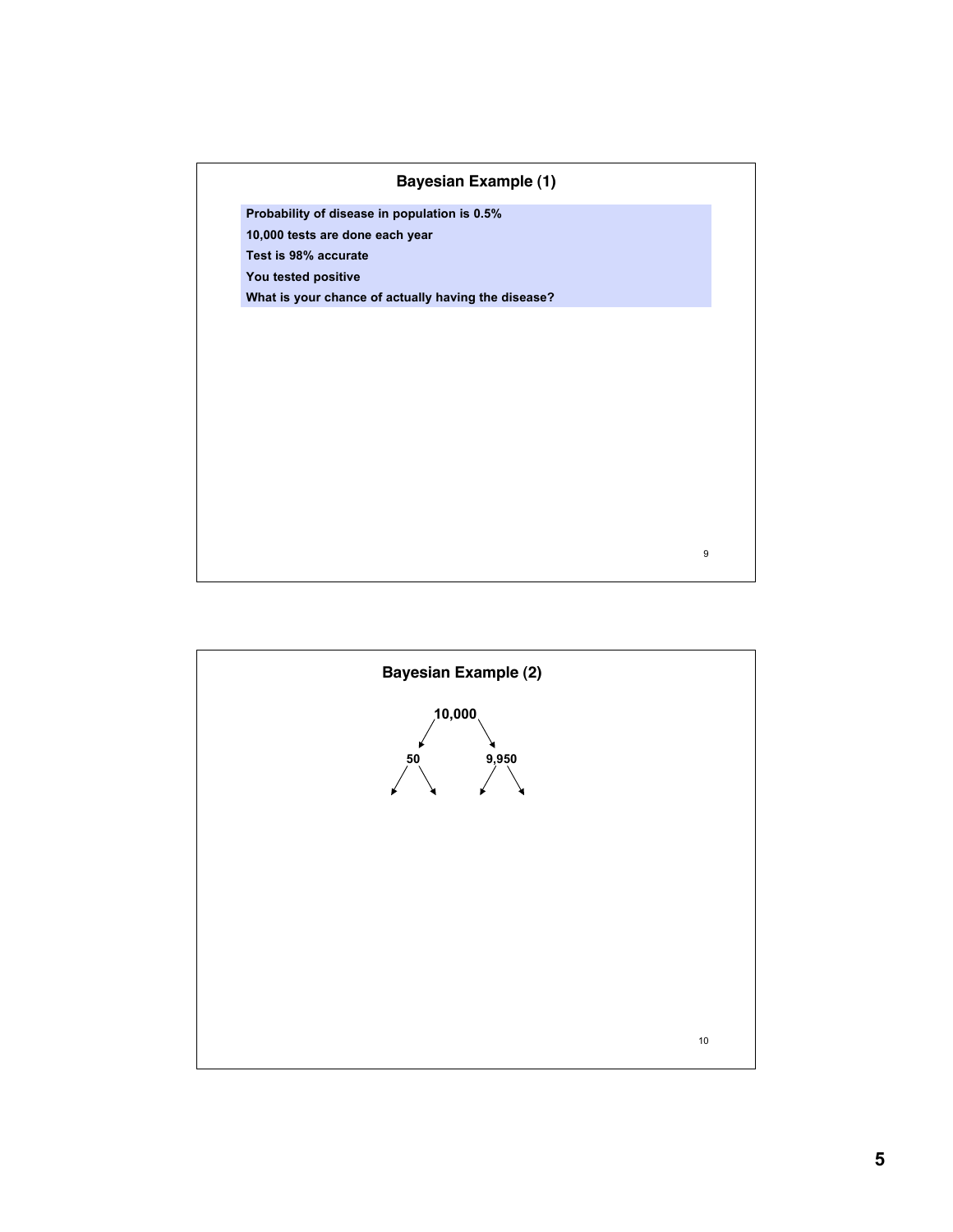

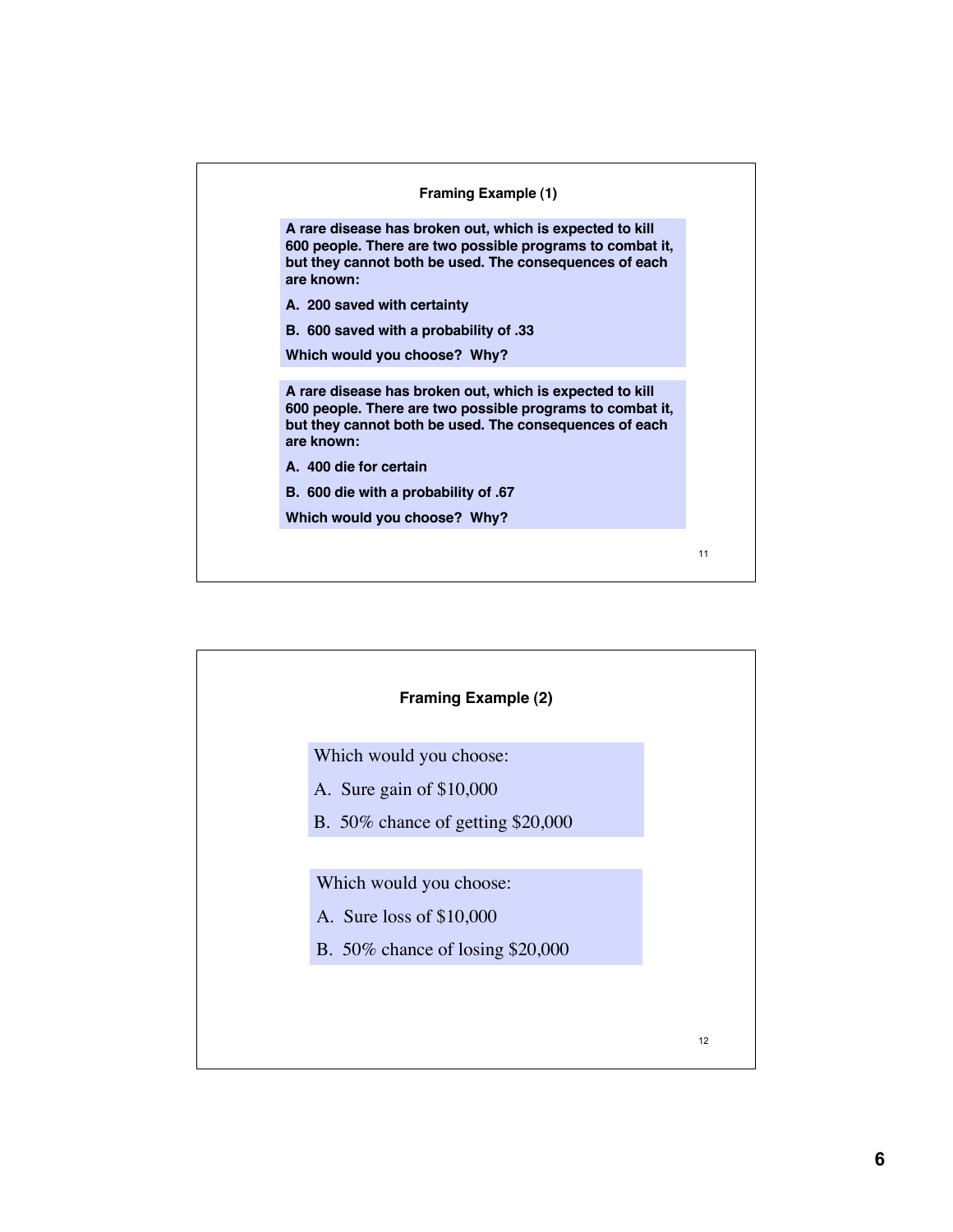

| <b>Prospect Theory</b> |                                                                                                                                  |                                 |  |
|------------------------|----------------------------------------------------------------------------------------------------------------------------------|---------------------------------|--|
|                        | <b>Weighting Function</b>                                                                                                        |                                 |  |
|                        | People regard extremely probable events as certain<br>and extremely improbable events as impossible                              |                                 |  |
|                        | Events that are very probable (but not extremely so)<br>are given too little weight                                              |                                 |  |
|                        | Events that are very improbable (but not extremely so)<br>are given too much weight                                              |                                 |  |
|                        | <b>Value Function</b>                                                                                                            |                                 |  |
|                        | For value levels above the reference point,<br>the value function is concave downward<br>--> For gains, people are risk avoiders |                                 |  |
|                        | For value levels below the reference point,<br>the value function is concave upward<br>--> For losses, people are risk lovers    |                                 |  |
|                        |                                                                                                                                  | (Kahneman & Tversky 1979, 1992) |  |
|                        |                                                                                                                                  | 14                              |  |

**7**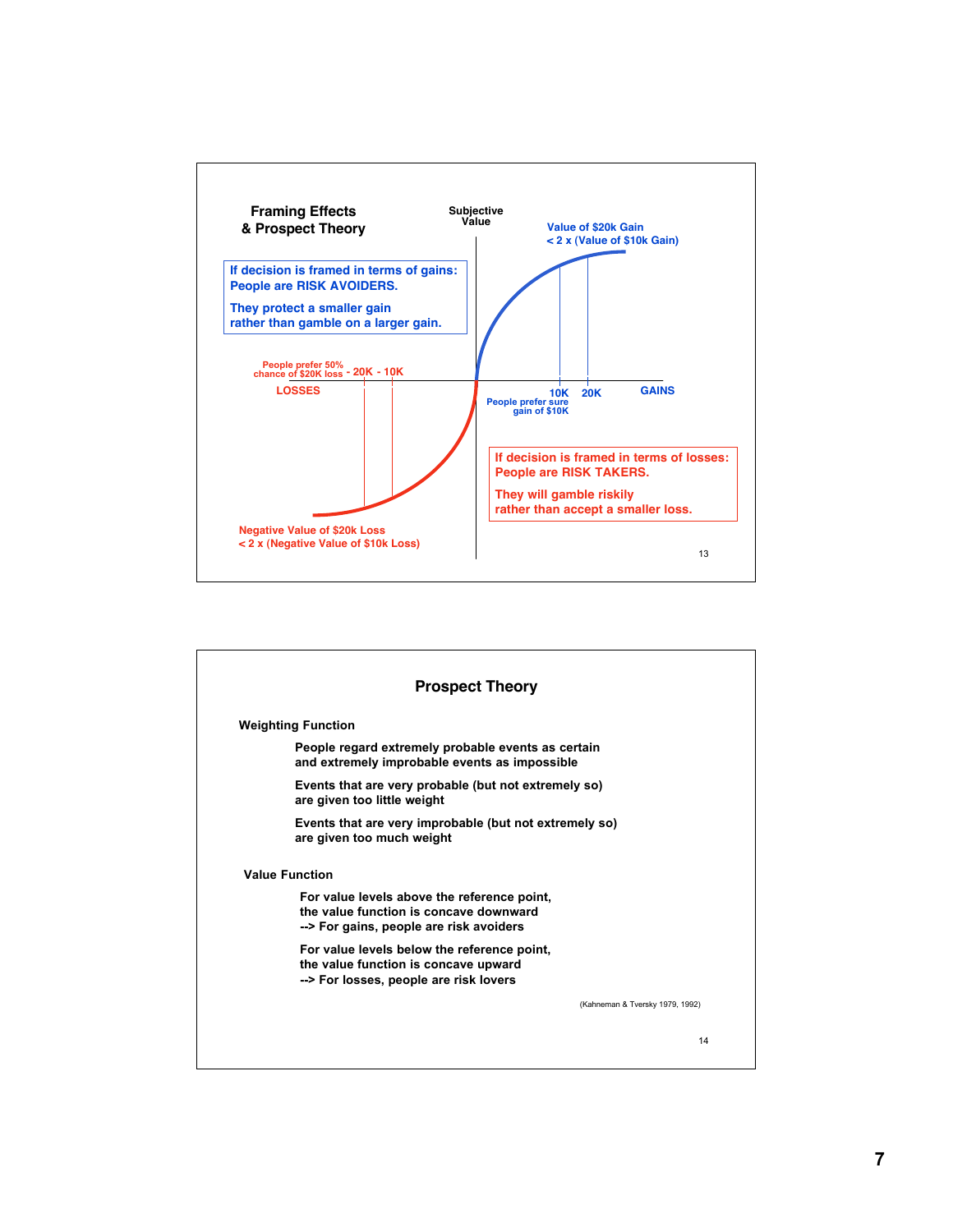## **Custody Case (1)**

**Imagine that you are serving on the jury of an only-child custody case following a messy divorce. The facts of the case are complicated by ambiguous economic, social, and emotional considerations, and you choose to base your decision entirely on the following observations. To which parent would you AWARD custody of the child?**

#### **Parent A**

**Average income**

**Average health**

**Average working hours**

**Stable social life**

**Reasonable rapport with child**

#### **Parent B**

**Above average income Minor health problems Lots of work-related travel Extremely active social life Very close relationship with child**

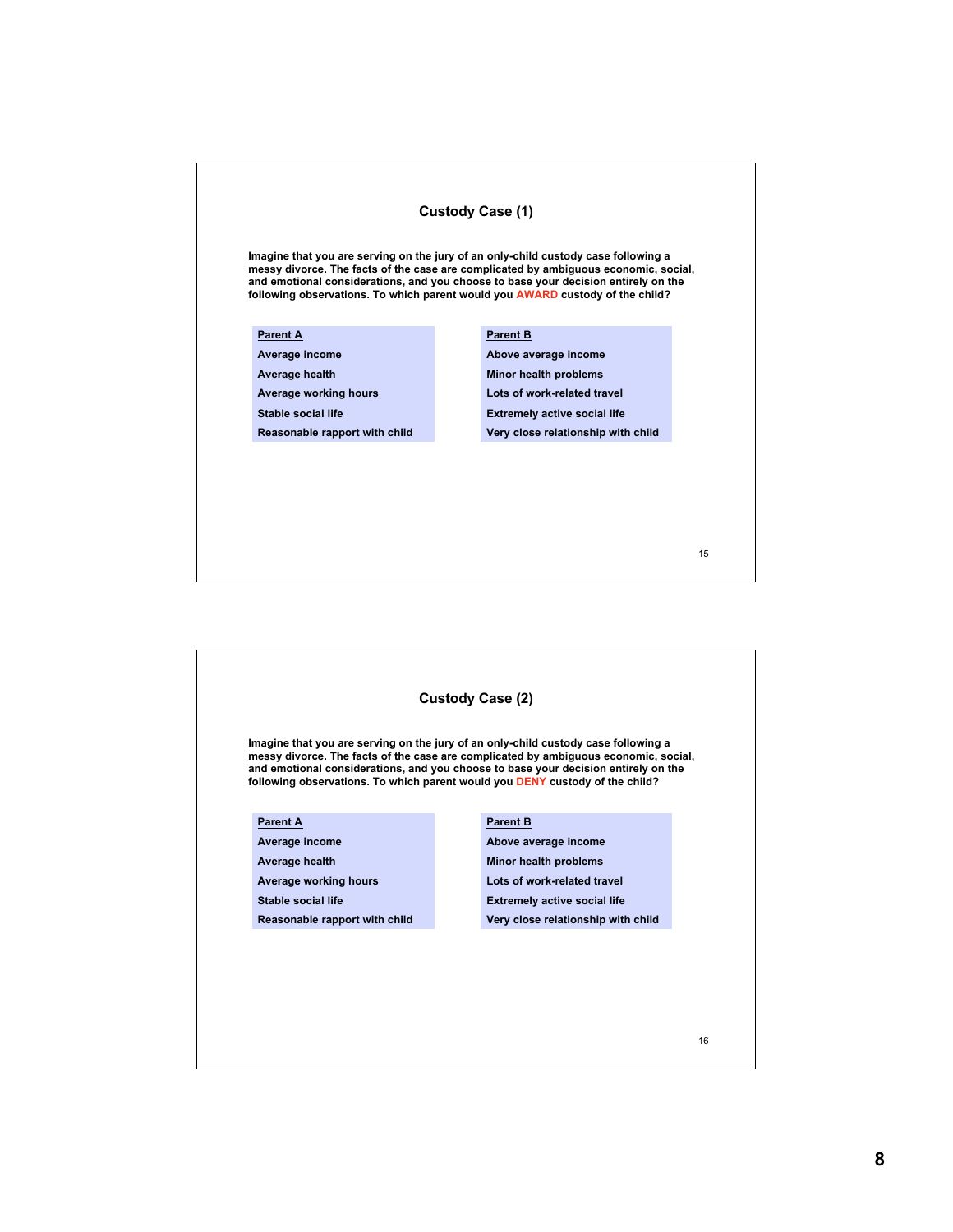